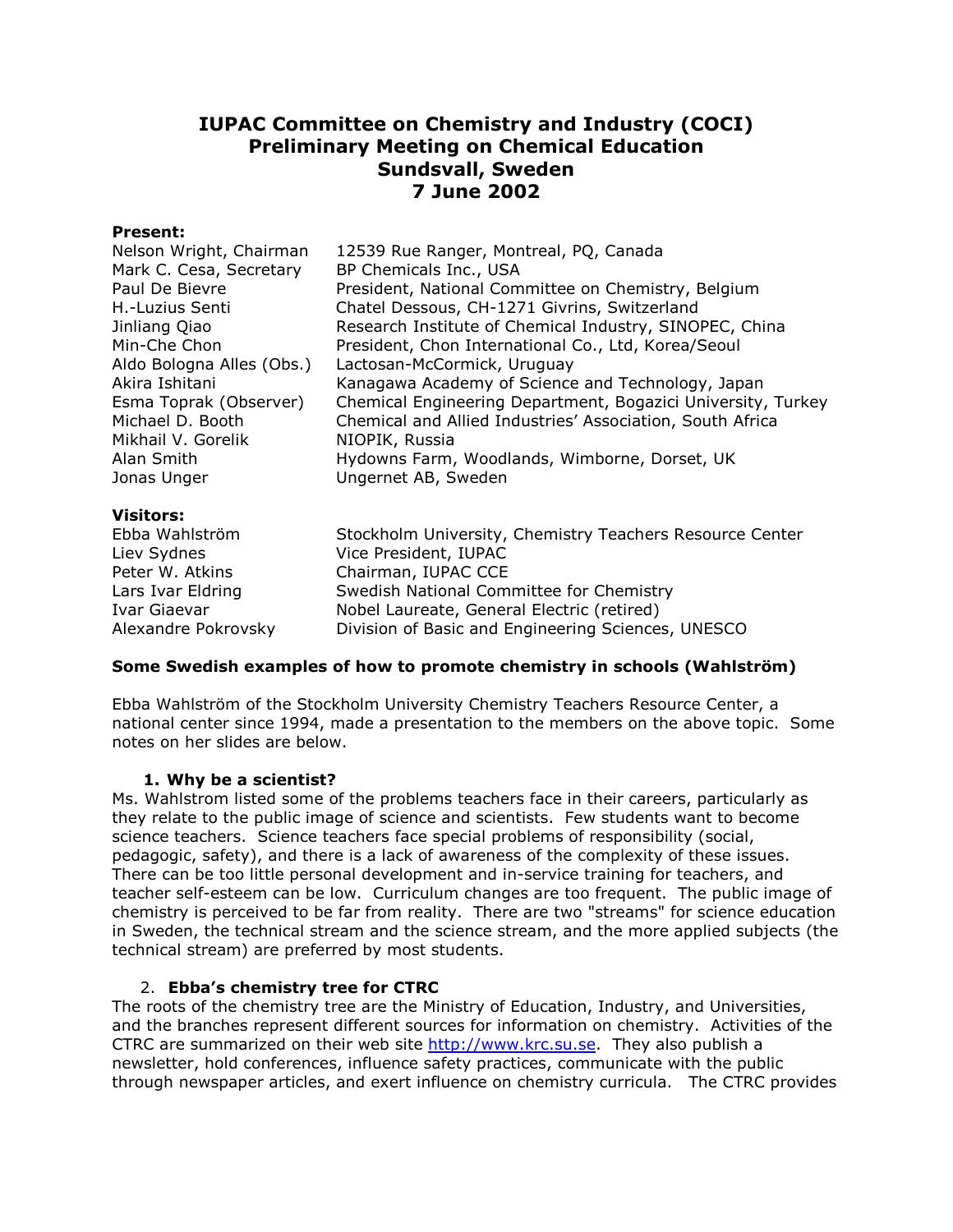educational resources in the form of question-and-answer sheets, in-service training, suggestions for programs, videos, etc.

## **3. Materials**

The kinds of educational materials the CTRC provides include: ways to identify requirements; making, testing, writing; open experiments; test questions for higher grades; experiments for new B curriculum ( $2^{ND}$  chem course); topical information on pulp and paper industry; Modern Materials learning box; topical information on the oil industry; food chemistry; materials for middle school (box of materials to do experiments, and in-service training to use it); topical information on pharmaceuticals.

# **4. Conferences and in-service training**

Examples of such offerings from the CTRC include: two-day summer courses on various subjects; tailor-made in-service training on demand, 1-2 days duration, experiment-based; regional conferences for middle schools, grade 7-9, 14 to 16 year olds, on topics such as industrial chemistry and safety, where sharing of ideas is encouraged; "the Chemistry cupboard," course for grade 0-5 teachers with no science background; 5 points (corresponding to 5 weeks hard work, regional course).

Dr. Sydnes asked whether there were procedures to solicit ideas and evaluation comments from teachers on the materials, as a means to keep teachers from just squirreling the materials away, and whether in-service courses were offered to encourage teachers to use them. Mr. Unger commented that there is a written newsletter for teachers.

Dr. Pokrovsky asked whether there were connections between the Nordic countries on the CTRC initiatives. There are none. He also asked whether there are common standards. Ms. Wahlstrom answered that there were none, not even regionally within Sweden. Dr. Pokrovsky made two proposals: 1. He offered DIDAC for Ms. Wahlström's evaluation free of charge, and asked for her help to get the materials translated into Swedish. In return the CTRC would receive DIDAC to distribute for free. 2. Microsense Experiments: Dr. Pokrovsky will send a kit to Ms. Wahlstrom for evaluation and comments. Again, if Wahlstrom could arrange for translation of the Microsense Experiments materials into Swedish, the CTRC will get kits for free distribution in Sweden.

# **IUPAC-UNESCO DIDAC project (Pokrovsky)**

See program book, sect. 4, p. 69. Dr. Pokrovsky provided an update. There are 47 new countries in which DIDAC has been distributed. A recent de-emphasis of chemistry within Agfa-Gevaert, the developer of the DIDAC materials, means less interest in the program on their part. In response, UNESCO will obtain the 2200 remaining sets from Agfa-Gevaert, which are worth \$210,000. UNESCO will receive author rights to make any modifications, with rights to free distribution. UNESCO must produce a CD-ROM version of the DIDAC materials from which DIDAC can be printed as book. The cost of production of the CD-ROM will be \$40,000. Agfa will contribute \$5,000 for this; \$10,000 will be provided by UNESCO, and Dr. Pokrovsky asked for \$10,000 from IUPAC. He reported that the module on Atmosphere and Air needs to be rewritten and updated to be an independent module. 15000 copies of the DIDAC posters (two sided to save costs) will be printed. Dr. Pokrovsky plans to upload DIDAC to the Internet for free. He has also obtained a grant for \$300,000 for distribution of Microsense Experiments materials in 22 countries in Africa.

Dr. Atkins asked, in response to the request for IUPAC funds for DIDAC, for evidence that DIDAC is having the educational benefits hoped for in areas where it has been distributed to date. Dr. Pokrovsky reported seeing improved acceptance when it had been translated into